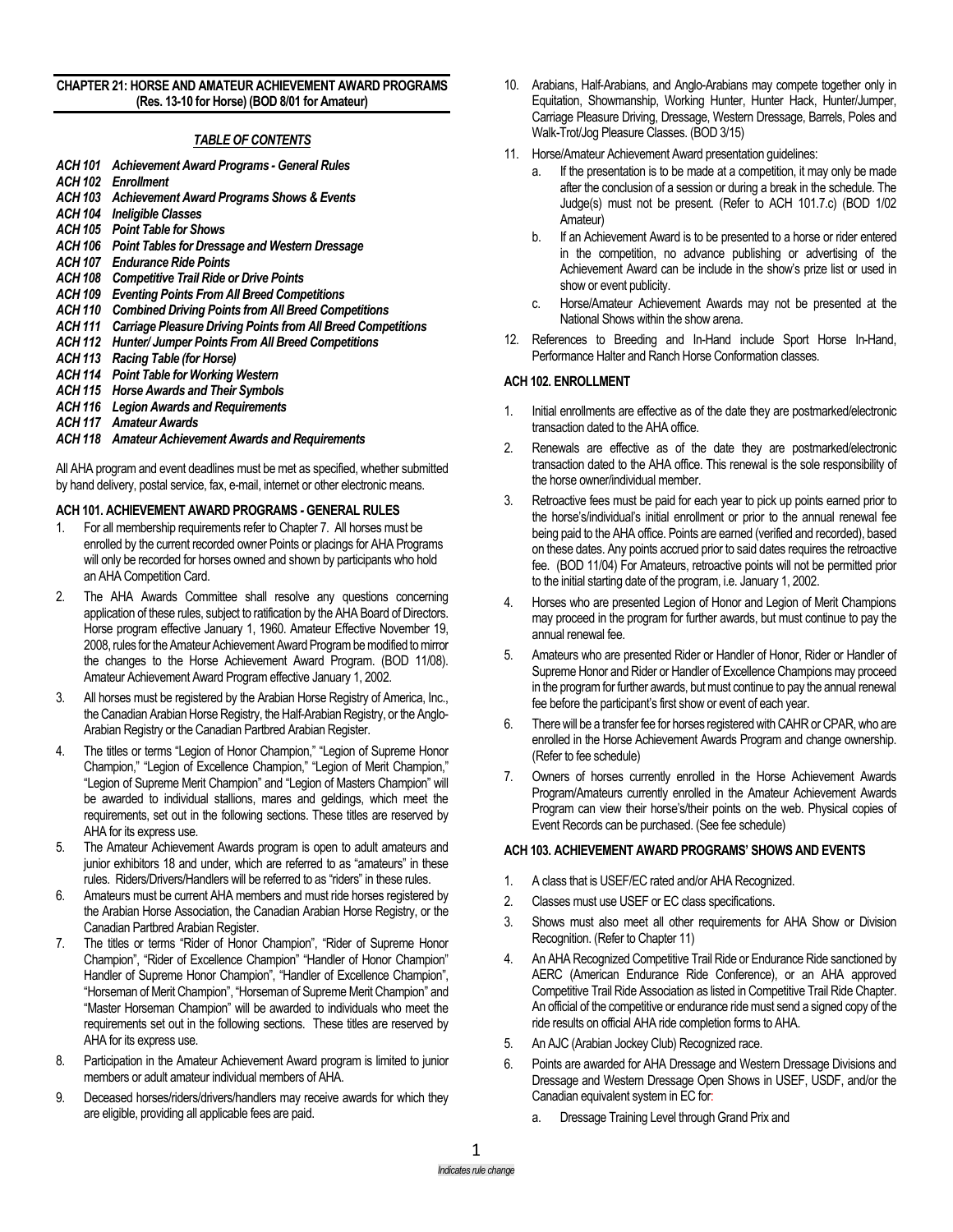- b. Western Dressage Basic Level through Level 4 according to ACH 106.
- c. Introductory Dressage (including 10 & Under Walk/Trot) awards points according to the point table in ACH 105.
- d. All open Dressage and Western Dressage report forms must be postmarked/electronic transaction dated to the AHA office within 30 days of the competition. (Refer to Chapter 15, ACH 106.) (BOD 3/15)
- 7. AHA accepts USEF/EC Recognized Dressage Competitions and USEF/EC Recognized Western Dressage Competitions retroactively for the purpose of accumulating points as follows: (BOD 3/15)
	- a. The competitor must submit the retroactive fee. (Refer to ACH 102.3.)
	- b. Dressage scores not currently recorded by the AHA, regardless of the year in which they were earned, may be submitted to the AHA for the Achievement Award program by one of the following means:
		- 1) Submission of the AHA Open Qualifying Show/Event Results Form signed by the show manager or secretary; or
		- 2) Submission of the AHA Open Qualifying Show/Event Results Form (unsigned and without copy of prize list) accompanied by a printout from the USEF or USDF or EC or Dressage Canada websites of the horse's competition record with Dressage scores listed; (BOD 3/15) or
		- 3) Submission of the AHA Open Qualifying Show/Event Results Form (unsigned and without copy of prize list) accompanied by a copy of the Dressage test score sheet with attached verification of show recognized by AHSA, USEF, USDF or EC. (Res. 6-05)
	- c. It is the sole responsibility of the horse's owner and/or Amateur to provide proof of those scores not recorded by AHA in accordance with the Achievement Award rules and fees in place at the time of submission. (Res. 6-05)
- 8. Gymkhana Classes. The following classes are eligible for points:
	- a. Pole-bending (See USEF Arabian, Half-Arabian/Anglo-Arabian Rules)
	- b. Barrel Competition (See USEF Arabian, Half-Arabian/Anglo-Arabian Rules)
- 9. Events/Trials must be recognized by USEA (United States Eventing Association), EC or USEF. (Res. 5-03)
- 10. Combined Driving Events/Trials must be recognized by ADS (American Driving Society), EC or USEF. (Res. 5-03)
- 11. Carriage Pleasure Driving must take place in competitions recognized by EC, ADS or USEF. (Res. 5-03)

# **ACH 104. IN-ELIGIBLE CLASSES**

- 1. Futurity, Maturity, Derby and restricted Sweepstakes classes,
- 2. Showmanship, Equitation and Walk-Trot/Jog Equitation classes, do not count for Horse. (**Exception:** ACH 101.11)
- 3. No points will be awarded to mixed gender Breeding or In-Hand classes and/or mixed gender Breeding or In-Hand Championships. (**Exception:** Arabian Most Classic and Arabian Most Classic Head.)
- 4. Gymkhana (Except barrels and poles in AHA Recognized Shows see ACH 103.8),
- 5. Get of sire, produce of dam,
- 6. Pro/Am,
- 7. Local classes,
- 8. Restricted classes (except classes restricted to Maiden, Novice, and Limit Rider/Driver/Horse and Leveled classes.)
- 9. Mixed breed classes that include breeds other than Arabians, Half-Arabians, and Anglo-Arabians (**Exception:** Open Events for Dressage, Western Dressage, Endurance Rides, Competitive Trail Rides, Eventing/Trials, Carriage Pleasure Driving, Combined Driving, Hunter/Jumper and Working Western) (BOD 3/15)
- 10. "Fun" classes.

# **ACH 105. POINT TABLE FOR SHOWS**

1. Points shall be awarded on the following basis:

| Number of Horses<br>in Class | 1 <sup>st</sup> | 2 <sub>nd</sub> | 3rd | 4 <sup>th</sup> | 5th |
|------------------------------|-----------------|-----------------|-----|-----------------|-----|
| $2 - 3$                      | 1/2             |                 |     |                 |     |
| $4 - 7$                      |                 |                 |     |                 |     |
| $8 - 11$                     |                 |                 |     |                 |     |
| $12 - 15$                    |                 |                 |     |                 |     |
| 16-19                        |                 |                 |     |                 |     |
|                              |                 |                 |     |                 |     |

(Res. 4-03 for Horse) (BOD 12/03 for Amateur)

- 2. No class of fewer than 2 horses/riders shall receive points. (**Exception:** ACH 105.7, 105.8)
- 3. Points for Championship Breeding, In-Hand and Performance classes (Equitation and Showmanship for Amateur) of a show shall be awarded on the basis as above, but doubled. In Championship Breeding, In-Hand and Performance classes of 4-7 horses, the Reserve Champion shall receive one point (Effective 12/3/89 for Horse). (Note: Sport Horse In-Hand Championships and Reserve Championships will have the number in the class determined by two horses in each lead-in class to that Championship. **Example:** 2 & Under Filly class, 3 through 5 yr. Mare class, and 6 & Over Mare class will have 6 horses in the Championship & Reserve Championship class. 3 & Under Stallion class and 4 & Over Stallion class will have 4 horses in the Championship and Reserve Championship class.) (BOD 1/03)
- 4. Horse show Working Hunter or Jumper Championships are not actual classes and do not count toward Horse Achievement Awards. These Championships are an accumulation of points from the regular classes. These Championships are actually a "high point" award. If a specific Hunter or Jumper Championship Class were offered, then it would receive points for Riders.
- 5. In Amateur, In Breeding and In-Hand classes, "Grand Champions" that are chosen by the Champion mare competing against the Champion stallion and/or gelding will receive no additional points. No points will be awarded to handlers in mixed sex Breeding and In-Hand classes. (An exception is made when considering Most Classic Arabian and Classic Head classes.)
- 6. In Amateur, Junior Champion handlers will receive points, as indicated above (3). Junior, in this case, refers to the horse, not the handler.
- 7. In Amateur, Senior Champion handlers will receive points, as indicated above (3). Senior, in this case, refers to the horse, not the handler.
- 8. In Amateur, no points will be awarded to handlers in mixed gender Breeding/In-Hand classes. **Exception:** Showmanship.
- 9. Model and Most Classic Arabian and Classic Arabian Head classes shall be given points as in ACH 105, and shall be considered Breeding and In-Hand classes.
- 10. At least 50% of the Breeding and In-Hand points earned for Legion of Merit, Legion of Supreme Merit, and Legion of Masters awards must be earned in AHA Recognized regular Breeding and In-Hand classes which fall within the Horse Achievement Awards guidelines.
- 11. **AHA Regional Championships**, Pacific Slope Championships, East Coast Championships, East and West Canadian Breeders Championships shall receive the following points (Refer REQ 201.2.b):
	- a. 12 points, Champion.
	- b. 6 points, Reserve Champion.
	- c. 4 points, remaining of Top Five or Top Six. Scores will not count; only final placings will determine points. If a regional show places a full Top Five or Top Six, then points will be awarded to 50% of the class not to exceed five or six. (i.e., If 6 horses are in the class, points will be awarded to the Champion, Reserve Champion and the highest placing Top Five horse)

# 12. **AHA National Championship points:**

- a. 30 points, Champion.
- b. 20 points, Reserve Champion.
- c. 10 points, remaining eight of the Top Ten.

Scores will not count; only final placings will determine points. If a national show places a full Top Ten, then points will be awarded to 50% of the class not to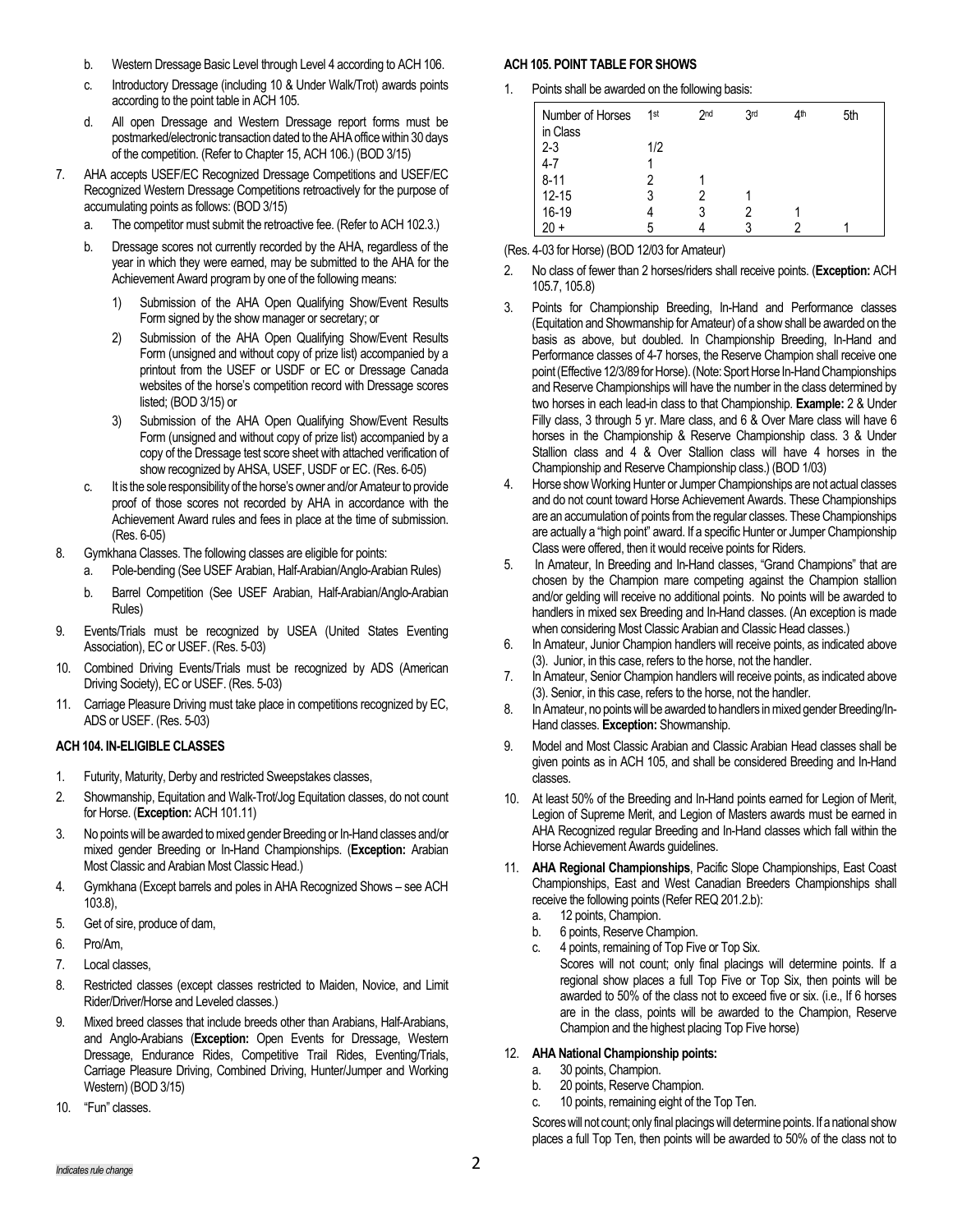exceed ten. (i.e., If 7 horses are in the class, points will be awarded to the Champion, Reserve Champion and two of the highest placing Top Ten horses)

13. When the final placings result in a tie, points will be awarded for the highest place in the tie situation to each of those tied for the same places.

### **ACH 106. POINT TABLES FOR DRESSAGE AND WESTERN DRESSAGE (BOD 3/15)**

- 1. For all Regional & National Competitions, points shall be accumulated pursuant to ACH 105. Introductory Dressage (including 10 & Under Walk/Trot) will have points accumulate according to the point table in ACH 105.
- 2. For all other shows, (Refer to ACH 103.6.) points shall be accumulated as follows: **(**Res. 5-07 for Horse) (BOD 11/08 for Amateur)

### **DRESSAGE (includes Musical Freestyle):**

| a. USEF/EC Training Level        |                    |  |  |  |  |
|----------------------------------|--------------------|--|--|--|--|
| 58 % - 61.999%:                  | 1 point            |  |  |  |  |
| 62% - 65.999%                    | 2 points           |  |  |  |  |
| 66% - 69.999%                    | 3 points           |  |  |  |  |
| 70% & above                      | 4 points           |  |  |  |  |
| b. USEF/EC First Level           |                    |  |  |  |  |
| 58 % - 61.999%:                  | 1 point            |  |  |  |  |
| 62% - 65.999%                    | 2 points           |  |  |  |  |
| 66% - 68.999%                    | 3 points           |  |  |  |  |
| 69% & above                      | 4 points           |  |  |  |  |
| c. USEF/EC Second & Third Levels |                    |  |  |  |  |
| 58% - 60.999%                    | 1 point            |  |  |  |  |
| 61% - 63.999%                    | 2 points           |  |  |  |  |
| 64% - 66.999%                    | 3 points           |  |  |  |  |
| 67% & above                      | 4 points           |  |  |  |  |
| d. USEF/EC Fourth Level          |                    |  |  |  |  |
| 55% - 57.999%                    | 1 point            |  |  |  |  |
| 58% - 60.999%                    | 2 points           |  |  |  |  |
| 61% - 63.999%                    | 3 points           |  |  |  |  |
| 64% & above                      | 4 points           |  |  |  |  |
| e. Prix St Georges & Int I       |                    |  |  |  |  |
| 55% - 56.999%                    | 1 points           |  |  |  |  |
| 57% - 58.999%                    | 2 points           |  |  |  |  |
| 59% - 60.999%                    | 3 points           |  |  |  |  |
| 61% & above                      | 4 points           |  |  |  |  |
| f. Int. II, & Grand Prix         |                    |  |  |  |  |
| 55% - 55.999%                    | 1 point            |  |  |  |  |
| 56% - 56.999%                    | 2 points           |  |  |  |  |
| 57% - 57.999%                    | 3 points           |  |  |  |  |
| 58% & above                      | 4 points           |  |  |  |  |
| .<br>$\overline{\phantom{a}}$    | <b>State State</b> |  |  |  |  |

(**Note:** That points earned beginning December 1, 2008 will be accumulated with the above listing. Points earned prior to December 1, 2008 will remain as awarded. Points earned in Musical Freestyle Dressage from Open Competitions in 2015 and 2016 will be grandfathered in with a 2017 Achievement Award enrollment or renewal.) (BOD 8/16)

### **WESTERN DRESSAGE: (BOD 3/15)**

| 58 % - 61.999%:       | 1 point  |
|-----------------------|----------|
| 62% - 65.999%         | 2 points |
| 66% - 69.999%         | 3 points |
| 70% & above           | 4 points |
| h. USEF Level 2 and 3 |          |
| 58 % - 61.999%:       | 1 point  |
| 62% - 65.999%         | 2 points |
|                       |          |

| 66% - 68.999%   | 3 points |
|-----------------|----------|
| 69% & above     | 4 points |
| i. USEF Level 4 |          |
| 58% - 60.999%   | 1 point  |
| 61% - 63.999%   | 2 points |
| 64% - 66.999%   | 3 points |
| 67% & above     | 4 points |

#### **THE FOLLOWING POINT TABLE APPLIES FOR ENDURANCE RIDES, COMPETITIVE TRAIL RIDES, COMPETIVE TRAIL DRIVING, EVENTING, COMBINED DRIVING, CARRIAGE PLEASURE DRIVING, AND HUNTER/JUMPER COMPETITIONS**

| $\star$   | 1ST | 2ND | 3RD | 4TH | 5 <sup>TH</sup> | 6 <sup>TH</sup> | 7 <sup>TH</sup> | 8 <sub>TH</sub> | 9 <sub>TH</sub> | 10 <sup>TH</sup> |
|-----------|-----|-----|-----|-----|-----------------|-----------------|-----------------|-----------------|-----------------|------------------|
| $2 - 3$   | 1   |     |     |     |                 |                 |                 |                 |                 |                  |
| $4 - 7$   | 2   | 1   |     |     |                 |                 |                 |                 |                 |                  |
| $8 - 11$  | 4   | 2   | 1   |     |                 |                 |                 |                 |                 |                  |
| $12 - 15$ | 6   | 4   | 2   | 1   |                 |                 |                 |                 |                 |                  |
| 16-19     | 8   | 6   | 4   | 2   | 1               |                 |                 |                 |                 |                  |
| 20-23     | 10  | 8   | 6   | 4   | 2               | 1               |                 |                 |                 |                  |
| 24-27     | 12  | 10  | 8   | 6   | 4               | 2               | 1               |                 |                 |                  |
| 28-31     | 14  | 12  | 10  | 8   | 6               | 4               | 2               | 1               |                 |                  |
| 32-35     | 16  | 14  | 12  | 10  | 8               | 6               | 4               | 2               | 1               |                  |
| 36-39     | 18  | 16  | 14  | 12  | 10              | 8               | 6               | 4               | 2               | 1                |
| $40+$     | 20  | 18  | 16  | 14  | 12              | 10              | 8               | 6               | 4               | 2                |

\* Number of Horses/Riders Starting Event (Res. 5-03 for Horse) (BOD 12/03 for Amateur) – for Distance Rides, count all breeds participating when reporting results from Open Rides.

### **ACH 107. ENDURANCE RIDE POINTS**

Note: Limited Distance Rides of 25 - 49miles and Endurance Rides of 50 miles and more are eligible to count for Horse Achievement Award Points.(Res. 7-05) Amateur Achievement Award Points. (BOD 5/05)

- 1. Six points for winning "Best Condition."
- 2. Four points for "Completion."
- 3. Figuring Point Value: Placing points from the above table are added to six "Best Condition" points and four "Completion" points and then are multiplied by the mileage percentage: the product is your point score for that ride. (See example below.) (Refer to ACH 107.5 and 107.6 for Regional and National Championship Rides.)

**Example**: 1<sup>st</sup> place on a 50-mile endurance ride with seven horses; the horse also won "Best Condition" on the same ride.

| <b>Placing Points from Table</b> |       |
|----------------------------------|-------|
| <b>Completion Points</b>         | +4    |
| <b>Best Condition</b>            | +6    |
| <b>Total Points for Ride</b>     | 12    |
| 50 Mile Ride = 50% or 0.5        | x 0.5 |
| Point Score                      | $= 6$ |

Note: 100 Mile rides will not need to be multiplied. 65 Miles = 65%, etc. 25 Miles =25%, etc. (Res. 7-05 for Horse) (BOD 5/05 for Amateur)

- 4. Points for Endurance Rides are earned by placing in the Top Ten, winning "Best Condition" and/or by "Completion" of a ride (fulfilling the requirements of the ride; i.e., time, veterinarian, parameters, etc.). (Refer to ACH 103.4)
- 5. **AHA Regional Championship Endurance Ride**winners shall receive points equal to the amount of Regional Championship Performance class winners, (Refer to ACH 105.11) plus, all horses/Amateurs who have completed a Regional Championship Endurance Ride will receive two completion points.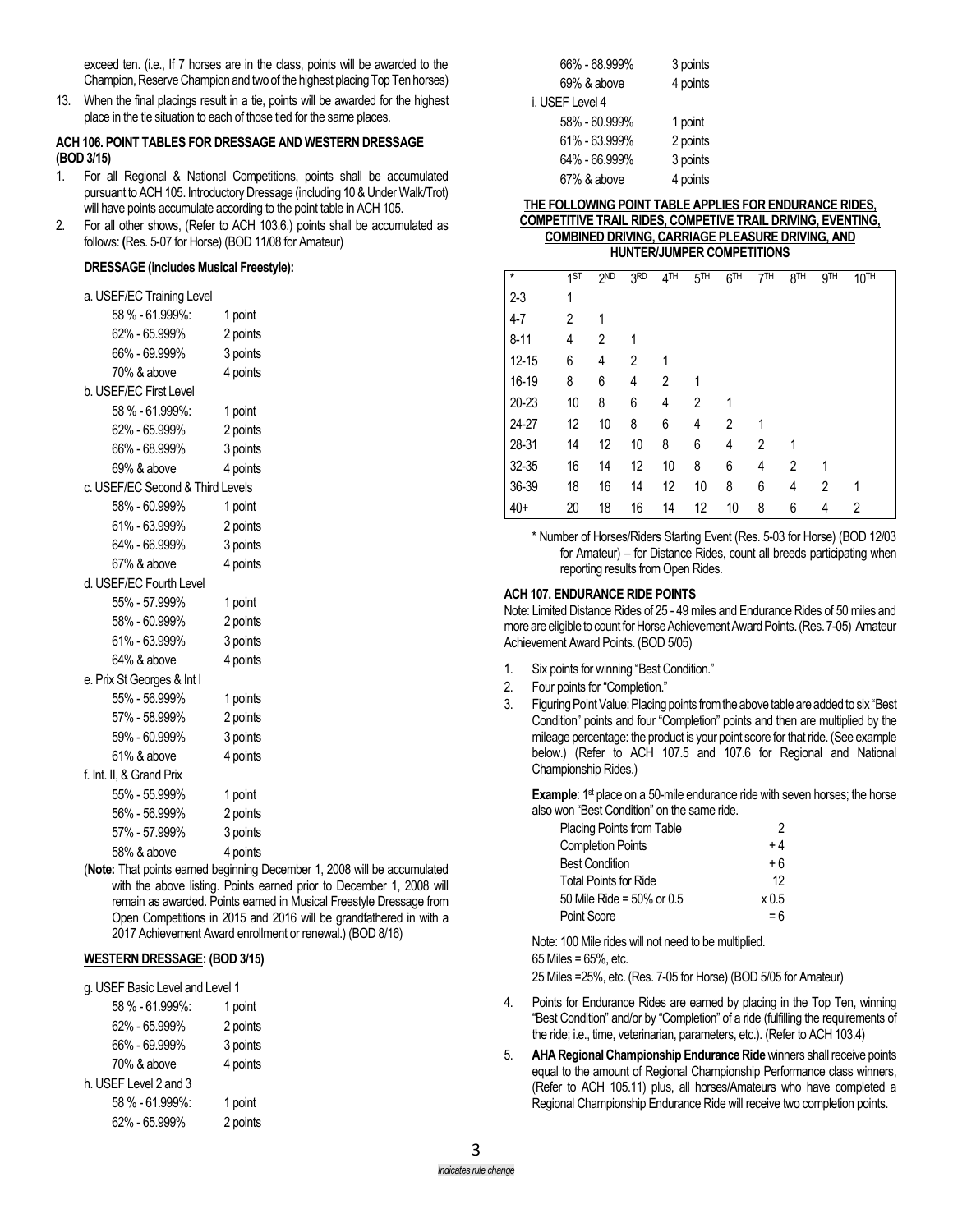When an AHA Regional Championship Endurance Ride is held with an AERC/FEI Open ride, both rides are eligible for achievement award points. Refer to END 115 for procedures for Endurance Ride results reporting. (Res. 8-02 for Horse) (BOD 11/08 for Amateur)

6. **AHA National Championship Endurance Ride** winners shall receive points equal to the amount of National Championship Performance class winners, (Refer to ACH 105.12) plus all horses/Amateurs who have completed a National Championship Endurance Ride will receive four completion points.

When an AHA National Championship Endurance Ride is held with an AHA/AERC/FEI Open ride, both rides are eligible for achievement award points (Refer to END 115.b.). Open ride report forms are not required if the open portion is recognized by AHA. (Res. 8-02 for Horse) (BOD 11/08 for Amateur)

7. In order to earn points for Open endurance rides, either the Open Qualifying Ride Results Form must be completed and returned to AHA within 90 days of the ride date, or the Official AERC Horse Record must be submitted along with the AHA Open Qualifying Ride Results Form to AHA by **January 31** for rides completed the prior year. (BOD 5/02) (Refer to Chapter 15)

## **ACH 108. COMPETITIVE TRAIL RIDE OR DRIVE POINTS (BOD 8/11)**

Note: Ride must be minimum of 25 miles to count for Competitive Trail/Drive points. Refer to ACH 103.4.

- 1. Four points for "Completion."
- 2. Figuring Point Value: Placing points from the above table are added to four "Completion" points and then are multiplied by the mileage percentage: the product is your point score for that ride. (See example below.) (Refer to ACH 108.5 and 108.6. for Regional and National Championship rides.)

**Example**: 1<sup>st</sup> place on a 50-mile Competitive Trail Ride/Drive with 10 horses in the division.

| Placing Points from Table                            |       |
|------------------------------------------------------|-------|
| <b>Completion Points</b>                             | $+4$  |
| <b>Total Points for Ride/Drive</b>                   | 8     |
| 50 Mile Ride/Drive = $50\%$ or 0.5                   | x0.5  |
| Point Score                                          | $= 4$ |
| Note: 100 Mile rides will not need to be multiplied. |       |
| 65 Miles = $65\%$ .                                  |       |
| 25 Miles = 25%, etc.                                 |       |

- 3. Points for Competitive Trail Rides/Drives are earned by placing in a division, winning "Grand Champion" or "Reserve Champion" on a ride/drive, and/or by "Completion" of a ride/drive (fulfilling the requirements of the ride as to time, veterinarian parameters, etc.). If placed in a division and also placed as Champion or Reserve Champion on the same ride, ONLY the Championship placing will be counted.
	- a. Points for divisions are based on the number of horses starting in the division, by using the competitive point table. Some examples of divisions are: Light Weight, Middle Weight, Heavy Weight.
	- b. Points for Grand and Reserve Champion are based on the total number of horses starting on the ride/drive, by using the competitive point table.
- 4. In order to earn points for Open Competitive Trail/Drive, the proper AHA report forms must be completed and returned to AHA within 90 days of the ride date. (Refer to Chapter 15)
- 5. **AHA Regional Championship Competitive Trail** winners shall receive points equal to the amount of Regional Championship performance class winners, (Refer to ACH 105.7) plus, all horses/Amateurs who have completed a Regional Championship Competitive Trail Ride will receive 2 (two) completion points." (ACH 108.1 - 3 and chart not applicable for AHA Regional Championship Competitive Trail Rides).

When an AHA Regional Championship Competitive Trail Ride is held with an 'Approved Ride Organization' Open ride, both rides are eligible for achievement award points.

6. **AHA National Championship Competitive Trail**winners shall receive points equal to the amount of National Championship performance class winners, (Refer to ACH 105.8) plus, all horses/Amateurs who have completed the

National Championship Competitive Trail Ride will receive 4 (four) completion points." (ACH 108.1 - 3 and chart not applicable for AHA National Championship Competitive Trail Rides.)

## **ACH 109. EVENTING POINTS FROM ALL BREED COMPETITIONS**

- 1. Eventing:
	- a. For successful completion of all phases of an event or trial (Dressage, Cross Country, Stadium Jumping). In order for points to be awarded, horses shall not have been eliminated, retired or withdrawn.
		- 1) Beginner Novice Level = 1 point (BOD 8/11)
		- $2)$  Novice Level  $= 2$  points
		- 3) Training Level = 3 points
		- 4) Preliminary or Intermediate Level  $= 4$  points (BOD 8/11)
		- 5) Advanced or FEI Levels = 5 points
	- b. In addition, points for placing from the above table (all horses/riders entered and shown to be counted).
	- c. Percentage of points given per level:
		- 1) Beginner Novice Level 15% of points on table (BOD 8/11)
		- 2) Novice Level 25% of points on table
		- 3) Training Level 50% of points on table
		- 4) Preliminary or
		- Intermediate Level 75% of points on table (BOD 8/11)
		- 5) Advanced and/or FEI Levels 100% of points on table

## **ACH 110. COMBINED DRIVING POINTS FROM ALL BREED COMPETITIONS**

Combined Driving:

| a. |    | For successful completion of all phases of a competition (Dressage,                                          |              |
|----|----|--------------------------------------------------------------------------------------------------------------|--------------|
|    |    | Marathon, Obstacles). In order for points to be awarded, horses/drivers                                      |              |
|    |    | shall not have been eliminated, retired or withdrawn.                                                        |              |
|    | 1) | <b>Training Level</b>                                                                                        | $=$ 3 points |
|    | 2) | Preliminary Level                                                                                            | $= 4$ points |
|    | 3) | Intermediate/Advanced or FEI Levels                                                                          | $= 5$ points |
| b. |    | In addition, points for placing in the above table. (All horses/drivers<br>entered and shown to be counted.) |              |

c. Percentage of points given per level:

| 1)  | <b>Training Level</b>               | 50% of points on table  |
|-----|-------------------------------------|-------------------------|
| 2)  | <b>Preliminary Level</b>            | 75% of points on table  |
| -3) | Intermediate/Advanced or FEI Levels | 100% of points on table |

## **ACH 111. CARRIAGE PLEASURE DRIVING POINTS FROM ALL BREED COMPETITIONS**

- 1. Carriage Pleasure Driving:
	- a. Completion and placing in Carriage Pleasure Driving classes will be awarded points from table in ACH 107.
		- 1) Classes include, but are not limited to:
			- a) Pleasure Driving, Turnout
			- b) Pleasure Driving, Working
			- c) Drive & Ride
			- d) Obstacle Driving, Pick Your Route
			- e) Obstacle Driving, Double Jeopardy
			- f) Obstacle Driving, Fault & Out
			- g) Obstacle Driving, Progressive
			- h) Obstacle Driving, Gambler's Choice
			- i) Obstacle Driving, Cross Country
			- j) Timed Obstacles
			- k) Pleasure Marathon, Turnout
			- l) Pleasure Marathon, Timed
			- m) Pleasure Marathon, Pace
			- n) Pleasure Driving, Reinsmanship

## **ACH 112. HUNTER/JUMPER POINTS FROM ALL BREED COMPETITIONS**

1. Hunters: (Res. 8-08 for Horse) (BOD 11/08 for Amateur)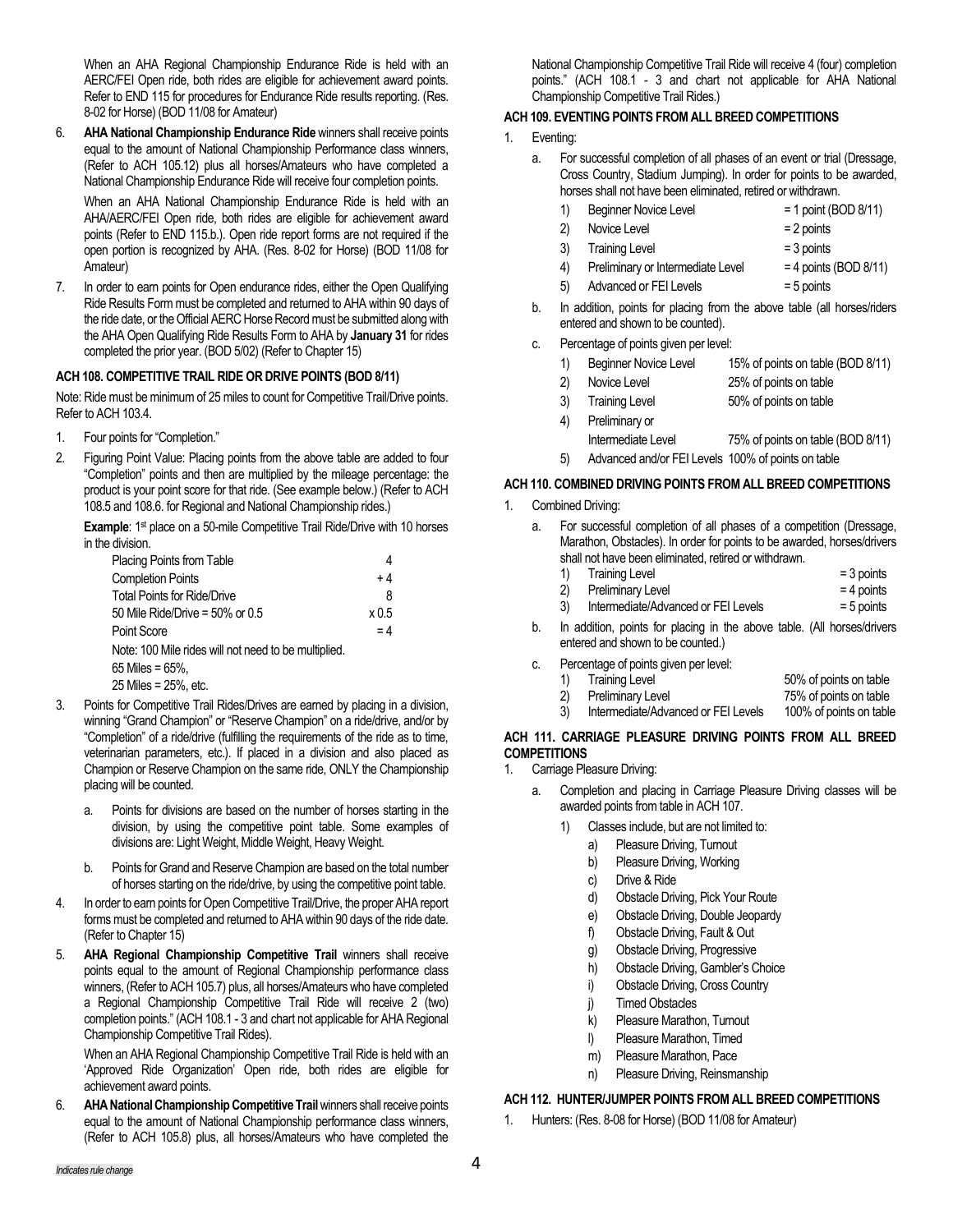- a. Points for placings from the above table (all horses entered and shown to be counted).
- b. Exhibitor will send a completed form with proper information and signature for record keeping to the AHA office.
- 2. Jumpers: (Res. 8-08 for Horse) (BOD 11/08 for Amateur)
	- Points for placings from the above table (all horses entered and shown to be counted).
	- b. Exhibitor will send a completed form with proper information and signature for record keeping to the AHA office.

### **ACH 113. RACING TABLE (for Horse)**

Racing Points shall be awarded to horses three years old or older on the following table. No race of fewer than four horses shall receive points. Points will be awarded on the basis of distance and number of horses in a race in order of finish.

| <b>Number of Starters</b>         | 1 <sup>st</sup> | 2 <sup>nd</sup> | 3 <sup>rd</sup> | 4 <sup>th</sup> |
|-----------------------------------|-----------------|-----------------|-----------------|-----------------|
| Fewer than 4 furlongs             |                 |                 |                 |                 |
| $4 - 10 +$                        | 0               | $\mathbf 0$     | 0               | 0               |
| 4 to fewer than 5 furlongs        |                 |                 |                 |                 |
| $4-6$                             | 3               | $\overline{2}$  | 0               | 0               |
| $7-9$                             | $\overline{4}$  | 3               | $\overline{2}$  | $\mathbf{1}$    |
| $10+$                             | 5               | $\overline{4}$  | 3               | $\overline{c}$  |
| 5 to fewer than 6 furlongs        |                 |                 |                 |                 |
| $4-6$                             | 4               | 3               | 0               | 0               |
| $7-9$                             | 5               | 4               | 3               | $\overline{2}$  |
| $10+$                             | 6               | 5               | 4               | 3               |
| 6 to fewer than 7 furlongs        |                 |                 |                 |                 |
| $4-6$                             | 5               | 4               | 0               | 0               |
| $7-9$                             | 6               | 5               | 4               | 3               |
| $10+$                             | 7               | 6               | 5               | $\overline{4}$  |
| 7 to fewer than 8 furlongs (1mi.) |                 |                 |                 |                 |
| $4-6$                             | 6               | 5               | 0               | 0               |
| $7-9$                             | $\overline{7}$  | 6               | 5               | 4               |
| $10+$                             | 8               | $\overline{7}$  | 6               | 5               |
| 1 mi. to fewer than 1-1/8         |                 |                 |                 |                 |
| $4-6$                             | $\overline{7}$  | 6               | 0               | 0               |
| $7-9$                             | 8               | 7               | 6               | 5               |
| $10+$                             | 9               | 8               | 7               | 6               |
| 1-1/8 mi. to fewer than 1-1/4 mi. |                 |                 |                 |                 |
| $4-6$                             | 8               | 7               | 0               | 0               |
| $7-9$                             | 9               | 8               | $\overline{7}$  | 6               |
| $10+$                             | 10              | 9               | 8               | 7               |
| 1-1/4 mi. to fewer than 1-3/8 mi. |                 |                 |                 |                 |
| $4-6$                             | . 9             | 8               | 0               | 0               |
| $7-9$                             | 10              | 9               | 8               | 7               |
| $10+$                             | 11              | 10              | 9               | 8               |
| 1-3/8 mi. to fewer than 1-1/2 mi. |                 |                 |                 |                 |
| $4-6$                             | 10              | 9               | 0               | 0               |
| $7-9$                             | 11              | 10              | 9               | 8               |
| $10+$                             | 12              | 11              | 10              | 9               |
| 1-1/2 mi. & Over                  |                 |                 |                 |                 |
| $4-6$                             | 11              | 10              | 0               | 0               |
| $7-9$                             | 12              | 11              | 10              | 9               |
| $10+$                             | 13              | 12              | 11              | 10              |

### **ACH 114. POINT TABLE FOR WORKING WESTERN (BOD 11/15)**

Achievement Award points at AHA Recognized qualifying shows (USEF/EC/AHA One Day Shows/AHA Value Shows/Open Results Reporting) will accrue points either by the number of horses in the class, as presently designated (50% rule applies) or by points using the following tables for both Horse and Amateur. (Points will be awarded by whichever system is higher)

#### **REINING, WORKING COW HORSE, CUTTING, HERD WORK**

| 1 point  |
|----------|
| 2 points |
| 3 points |
| 4 points |
| 5 points |
|          |

## **REINED COW HORSE**

| $\frac{1}{2}$ point |
|---------------------|
| 1 point             |
| 2 points            |
| 3 points            |
| 4 points            |
| 5 points            |
|                     |

### **TRAIL, RANCH RIDING**

| $70 - 71\frac{1}{2}$ | $\frac{1}{2}$ point |
|----------------------|---------------------|
| $72 - 73\frac{1}{2}$ | 1 point             |
| $74 - 75\frac{1}{2}$ | 2 points            |
| 76 – 77 ½            | 3 points            |
| 78 – 79              | 4 points            |
| $80+$                | 5 points            |

### **ACH 115. HORSE AWARDS AND THEIR SYMBOLS**

- 1. In the event the title Legion of Honor, Legion of Supreme Honor, Legion of Excellence, Legion of Merit, Legion of Supreme Merit, Legion of Masters is awarded, a proper letter of certification and a plaque shall be prepared and forwarded to the owner of that horse and also a proper notation shall be made on the records of AHA and published. In order to receive an award and symbol, the horse must be currently enrolled in the Achievement Awards program and the owner must be a current AHA member.
- 2. The following are the awards and their symbols. These symbols should be written after the horse's name.
	- a. Legion of Honor = "+"
	- b. Legion of Supreme Honor = "+/"
	- c. Legion of Merit = " $++$ "
	- \*d. A horse that wins a Legion of Supreme Honor and a Legion of Merit =  $+$  $+$  $\frac{1}{2}$
	- e. Legion of Supreme Merit = "+++"
	- \*f. A horse that wins a Legion of Supreme Honor and a Legion of Supreme  $M$ erit = "+++ $/$ "
	- g. Legion of Excellence = "+//"
	- \*h. A horse that wins a Legion of Merit and a Legion of Excellence = " $+$ +/ $\mid$ "
	- \*i. A horse that wins a Legion of Supreme Merit and a Legion of Excellence  $=$  "+++//"
	- Legion of Masters = " $++++"$
	- $*$ k. Legion of Masters and a Legion of Supreme Honor = " $***$ "
	- \*l. A horse that wins a Legion of Masters and a Legion of Excellence = "++++//"
	- m. No horse may use any designated award symbol until verified by AHA. All offenders will be published.
	- \* No additional plaque awarded for this symbol level.

### **ACH 116. LEGION AWARDS AND REQUIREMENTS**

Refer to ACH 103 for additional information.

- 1. Legion of Honor Champion.
	- a. Awarded to any individual Arabian Horse after it has won a total of 75 or more points.
	- b. Awarded to any individual Half-Arabian/Anglo-Arabian after it has won a total of 60 or more points.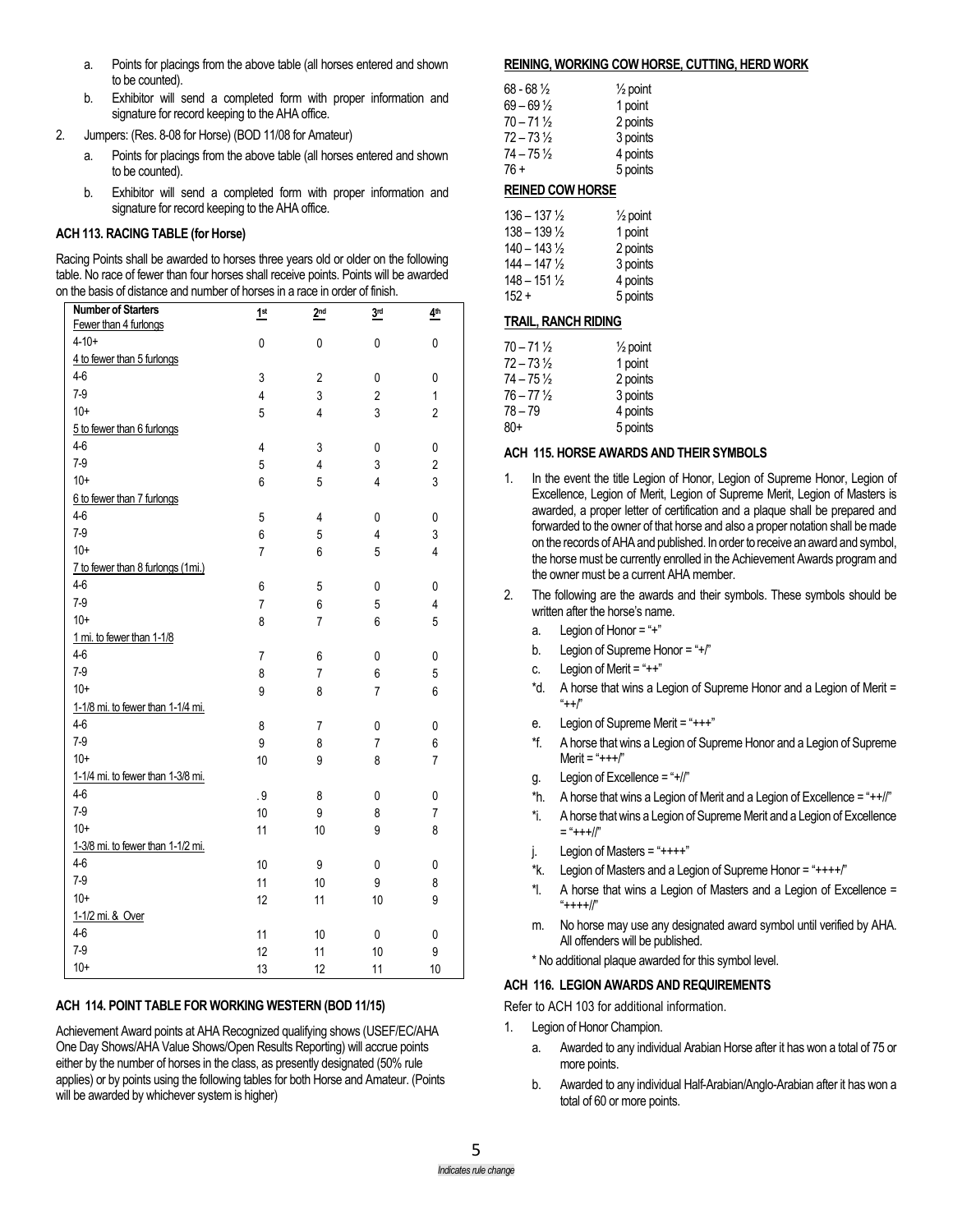Points must be earned in any one or more of the following: Breeding and/or In-Hand, Performance classes, Dressage, Western Dressage, Combined Driving, Eventing, Carriage Pleasure Driving, Racing, Competitive Trail, or Endurance rides.

- 2. Legion of Supreme Honor Champion.
	- a. Awarded to any individual Arabian Horse after it has won a total of 150 or more points.
	- b. Awarded to any individual Half-Arabian/Anglo-Arabian after it has won 120 or more points.

Points must be earned in any one or more of the following: Breeding and/or In-Hand, Performance classes, Dressage, Western Dressage, Combined Driving, Eventing, Carriage Pleasure Driving, Racing, Competitive Trail, or Endurance rides.

- 3. Legion of Excellence Champion.
	- a. Awarded to any individual Arabian Horse after it has won 300 or more points.
	- b. Awarded to any individual Half-Arabian/Anglo-Arabian after it has won 240 or more points

Points accumulated in any combination of Breeding and/or In-Hand classes, Performance classes, Dressage, Western Dressage, Combined Driving, Eventing, Carriage Pleasure Driving, Racing, Competitive Trail, or Endurance rides. Included within these points must be two quality achievements which are an AHA Regional Top Five (or better) or an AHA National Top Ten (or better) in any combination of Breeding and In-Hand, Performance classes, Dressage, Western Dressage, Racing, Competitive Trail, or Endurance rides. One of these two quality achievements must be at the AHA National level.

- 4. Legion of Merit Champion.
	- Awarded to any individual Arabian Horse after it has won a total of 75 points. At least 30 of the points must have been won in Breeding and/or In-Hand classes, and 30 of the points must have been won in any one or more of the below list of classes.
	- b. Awarded to any individual Half-Arabian/Anglo-Arabian after it has won a total of 60 points. At least 25 of the points must have been won in Breeding and/or In-Hand classes, and 25 of the points must have been won in any one or more of the below list of classes.

Performance classes, Dressage, Western Dressage, Combined Driving, Eventing, Carriage Pleasure Driving, Racing, Competitive Trail, or Endurance rides.

- 5. Legion of Supreme Merit Champion.
	- a. Awarded to any individual Arabian Horse after it has won a total of 150 points. Sixty (60) of the points must have been won in Breeding and/or In-Hand classes, and 60 of the points must have been won in any one or more of the below list of classes.
	- b. Awarded to any individual Half-Arabian/Anglo-Arabian registered after it has won a total of 120 points. Fifty (50) of the points must have Fifty  $(50)$  of the points must have been won in Breeding and/or In-Hand classes, and 50 of the points must have been won in any one or more of the below list of classes.

Performance classes, Dressage, Western Dressage, Combined Driving, Eventing, Carriage Pleasure Driving, Racing, Competitive Trail, or Endurance rides.

- 6. Legion of Masters Champion.
	- a. Awarded to any individual Arabian Horse after it has won 300 or more points. At least 120 points in Breeding and/or In-Hand classes, and at least 120 points in any combination of the below list of classes.
	- b. Awarded to any individual Half-Arabian/Anglo-Arabian after it has won 240 or more points. At least 100 points in Breeding and/or In-Hand classes, and at least 100 points in any combination of the below list of classes.

Performance classes, Dressage, Western Dressage, Combined Training, Racing, Competitive Trail, or Endurance rides. Included within these points must be two quality achievements which are an AHA Regional Top Five (or better) or an AHA National Top Ten (or better) in Breeding and/or In-Hand, and a Regional Top Five (or better) or National Top Ten (or better) in Performance classes, Dressage, Western Dressage, Combined Driving, Eventing, Carriage Pleasure Driving, Competitive Trail, or Endurance rides. One of these two quality achievements must be at the National level.

### **ACH 117. AMATEUR AWARDS**

- In the event the title Handler of Honor, Handler of Supreme Honor, Handler of Excellence, Rider of Honor, Rider of Supreme Honor, Rider of Excellence, Horseman of Merit, Horseman of Supreme Merit or Master Horseman is awarded, a proper letter of certification and a plaque shall be prepared and forwarded to the member/participant in the program. A proper notation shall be made on the records of AHA and printed in AHA's publication.
- 2. In order to receive an award, the participant must be current in the Amateur Achievement Awards program and must be a current AHA member.
- 3. The following are the awards contained within the Amateur Achievement Awards Program.
	- a. Handler of Honor Champion
	- b. Handler of Supreme Honor Champion
	- c. Handler of Excellence Champion
	- d. Rider of Honor Champion
	- e. Rider of Supreme Honor Champion
	- f. Rider of Excellence Champion
	- g. Horseman of Merit Champion
	- h. Horseman of Supreme Merit Champion
	- i. Master Horseman Champion

### **ACH 118. AMATEUR ACHIEVEMENT AWARDS AND REQUIREMENTS (BOD 3/15)**

- 1. **Handler of Honor Champion**: Awarded to any amateur individual AHA member participant who has accumulated 75 or more points exhibiting in Showmanship, Breeding and/or In-Hand classes.
- 2. **Handler of Supreme Honor Champion**: Awarded to any amateur individual AHA member participant who has accumulated 150 or more points exhibiting in Showmanship, Breeding and/or In-Hand classes.
- 3. **Handler of Excellence Champion**: Awarded to any amateur individual AHA member participant who has accumulated 300 or more points exhibiting in Showmanship, Breeding and/or In-Hand classes. Included within these 300 points must be two quality achievements, which are a Regional Top Five (or better) or a National Top Ten (or better) in Showmanship, Breeding and/or In-Hand class. One of these two quality achievements must be at the AHA National level. (BOD 3/06)
- 4. **Rider of Honor Champion**: Awarded to any amateur individual AHA member participant who has accumulated 75 or more points exhibiting in Performance classes (includes Driving), Dressage, Western Dressage, Equitation, Combined Driving, Eventing, Carriage Pleasure Driving, Racing, Competitive Trail rides/drives or Endurance rides.
- 5. **Rider of Supreme Honor Champion**: Awarded to any amateur individual AHA member participant who has accumulated 150 or more points exhibiting in Performance classes (includes Driving), Dressage, Western Dressage, Equitation, Combined Driving, Eventing, Carriage Pleasure Driving, Racing, Competitive Trail rides/drives or Endurance rides.
- 6. **Rider of Excellence Champion**: Awarded to any amateur individual AHA member participant who has accumulated 300 or more points exhibiting in Performance classes (includes Driving), Dressage, Western Dressage, Equitation, Combined Training, Racing, Competitive Trail or Endurance rides. Included within these 300 points must be two quality achievements, which are a Regional Top Five (or better) or a National Top Ten (or better) in Performance classes, Dressage, Western Dressage, Equitation, Combined Driving, Eventing, Carriage Pleasure Driving, Racing, Competitive Trail rides/drives or Endurance rides. One of these two quality achievements must be at the AHA National level. (BOD 3/06)
- 7. **Horseman of Merit Champion**: Awarded to any amateur individual AHA member participant who has accumulated 75 or more points. At least 30 of the points must have been won in Showmanship, Breeding and In-Hand classes and 30 of the points must have been won in any one or more of the following: Performance classes (includes Driving), Dressage, Western Dressage,